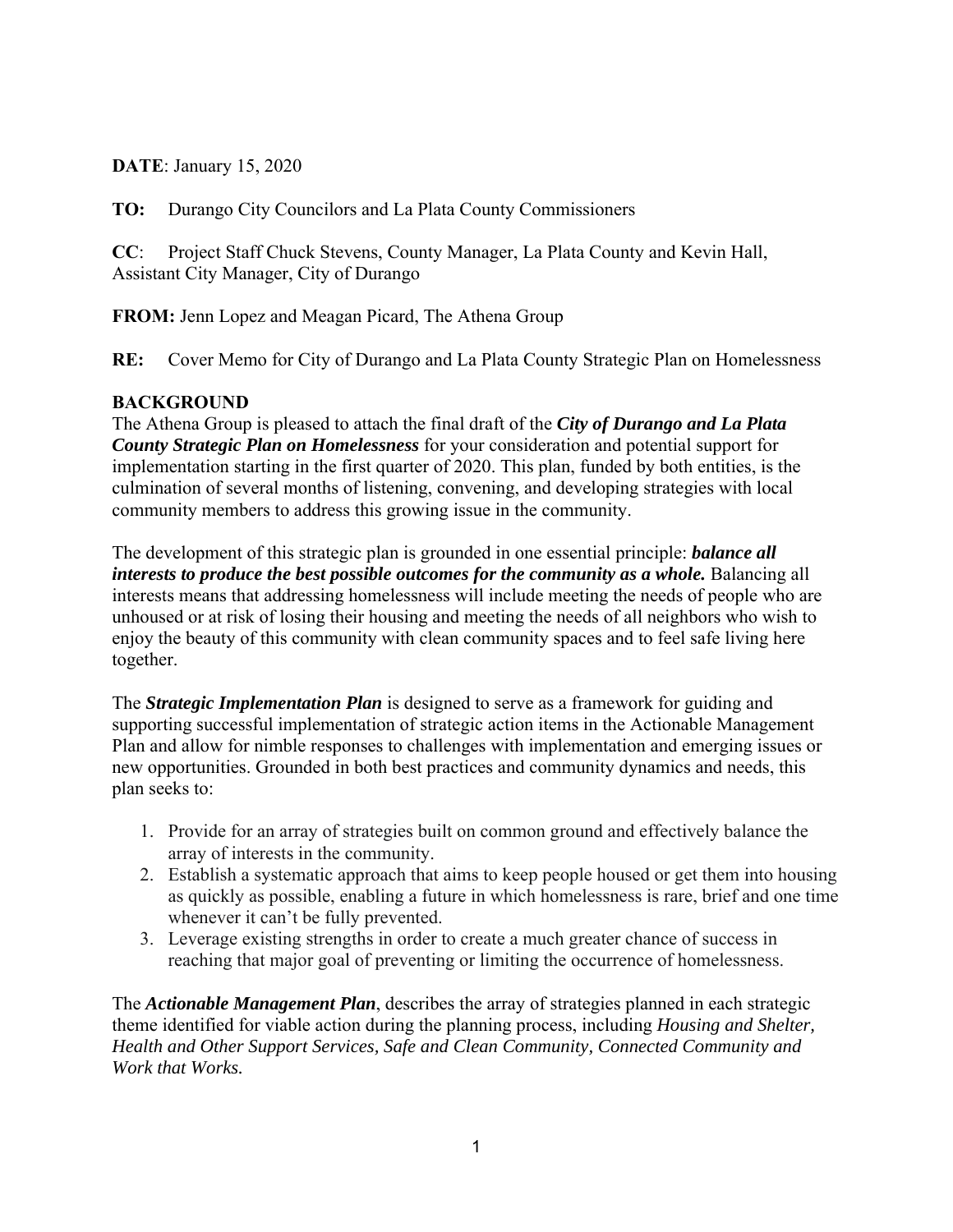Strategies that are ready for implementation within 12 months of plan adoption are considered *Tier 1 strategies*.

*Tier 2 strategies* are those that have been identified as highly desirable strategies but either need to wait for other strategies to be implemented first or need more development. These strategies are slated for consideration to be advanced as a Tier 1 Strategies during each annual review or in response to an emerging need or new opportunity to implement.

## **Primary Recommendation for Local Government**

The Athena Group is asking for a formal endorsement or adoption of this strategic plan and for local government to commit new funding for plan implementation in 2020. Funding would be used to establish a coordinated system for implementation of this Strategic Plan on Homelessness.

## *Coordination System Overview*

Through this planning process, we have confirmed that there is significant interest and need to increase the community's capacity to address homelessness through greater coordination and collaboration.

This planning process has designed a coordination system for the greater Durango area in La Plata County that includes:

- Developing a formal resource navigation center to better deploy services to unhoused community members and to prevent homelessness for housed community members;
- Creating a Coordinating Council structure for coordinated decision-making as the plan is implemented and requires updates;
- Integrating a coordinated data collection system into the navigation center that is linked to the Coordinated Entry System (CES) for housing and annual counts of people who are unhoused and for use with center intakes and check-ins; and
- Establishing a new Systems Navigation and Coordination Director position (Director) to both manage the navigation center and support the Coordinating Council in its responsibilities, including facilitating priority resource acquisition.

The plan recommends that the local governments identify funding to support the set-up and build out of this system for the first three years of implementation (2020-2023). After that time the community can evaluate its effectiveness and, hopefully, other resources are identified to augment the need for funding from local government. Total investment in this new system is estimated to cost up to \$170,000 annually, plus potential additional local investment in an organized camp. These investments are described in the following table of cost estimates for local government.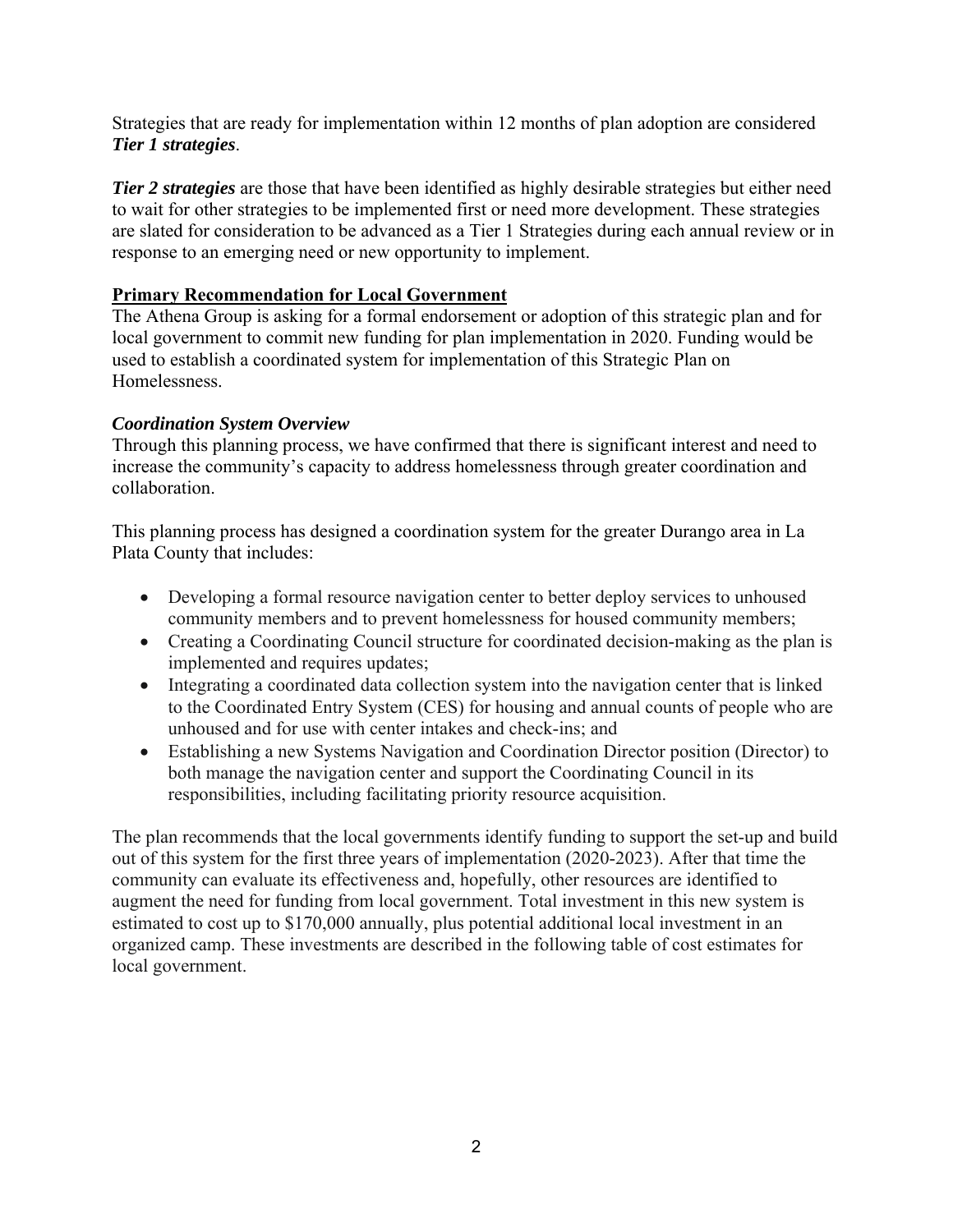| <b>Strategic Plan Implementation New Investment Opportunities</b>               |                          |
|---------------------------------------------------------------------------------|--------------------------|
| <b>Primary Investment Request</b>                                               |                          |
| <b>Establishing Coordination System</b>                                         | Cost<br><b>Estimates</b> |
| Systems Navigation and Coordination Director position*                          | \$95,000                 |
| Support staff for position and navigation center*                               | \$50,000                 |
| Data system enhancements, including possible technical<br>assistance for set-up | \$10,000                 |
| Office support, supplies and set-up                                             | \$15,000                 |
| Total                                                                           | \$170,000                |
| <b>Additional Investment Opportunities</b>                                      |                          |
| <b>Permanent Camp Establishment</b>                                             |                          |
|                                                                                 | \$15000-                 |
| Consulting Support and Feasibility Analysis**                                   | \$20,000                 |
|                                                                                 | TBD based on             |
| Site improvements                                                               | site                     |
| Bathroom facilities and portable water                                          | TBD based on<br>site     |
| Nonprofit sponsor and part-time staff support                                   | \$30,000-<br>\$40,000    |
| Camp Manager Stipend (\$1000 a month for 12 months)                             | \$12,000                 |
|                                                                                 | TBD based on             |
| Transportation                                                                  | site                     |
| <b>Supplemental Support for Tier 1 Action Items</b>                             |                          |
| There are a number of opportunities to help fund tier 1 activities.             |                          |
| If interested, the team suggests waiting for establishment of the               |                          |
| council to help prioritize which actions may be most impactful                  |                          |
| for local government to support.                                                | TBD                      |

*\*Actual costs associated with these positions may be adjusted to align with local market rates; a comparative wage analysis may be warranted. Additionally, organizations that submit proposals for managing the coordination system should submit proposed salary ranges that will work within their organizations while also attracting highly qualified candidates to the positions.* 

*\*\*Cost estimates for the camp are best guesses; The Athena Group does not have expertise in establishing or managing homeless camps. We recommend thinking about accessing energy impact grant funding or other sources to hire consultant support to develop an approach/feasibility analysis for a permanent camp program. Please connect with Jenn Lopez if interested in pursuing this opportunity.* 

These initial system investments have the potential to create greater impact with existing resources as well as create the needed capacity to access new resources. As mentioned in the plan, the State of Colorado is investing millions more in housing and homeless solutions, and there are policy changes at the state level that could increase funding for substance abuse services in the very near future.